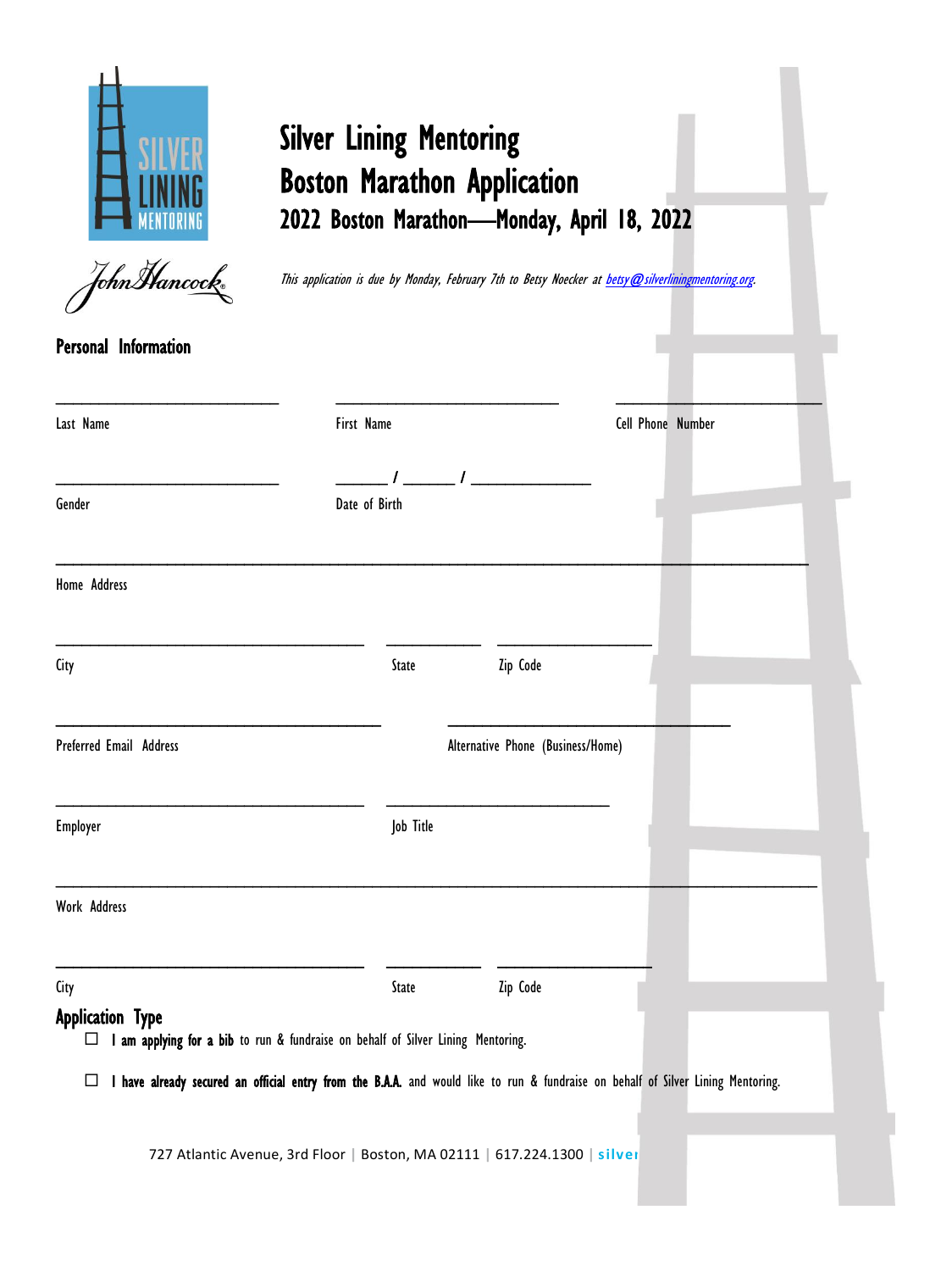## My Motivation

I heard about Silver Lining Mentoring from:

I would like to run for Silver Lining Mentoring because:

#### **Fundraising**

We will be selecting runners who have an extensive network and can commit to a strong minimum fundraising commitment, as a well as a plan to surpass that commitment. Runners with Silver Lining Mentoring will be required to raise at least \$7,500 each.

My Minimum Fundraising Commitment: \$

My Fundraising Goal: \$

Does your company plan to support Silver Lining Mentoring? (Check all that apply.)

 $\Box$  Yes, my company plans to financially support Silver Lining Mentoring.

Yes, my company plans to financially support Silver Lining Mentoring through our matching gifts program.

 $\Box$  Yes, my company will also support me in soliciting pledges.

I plan to raise funds for Silver Lining Mentoring through the following methods: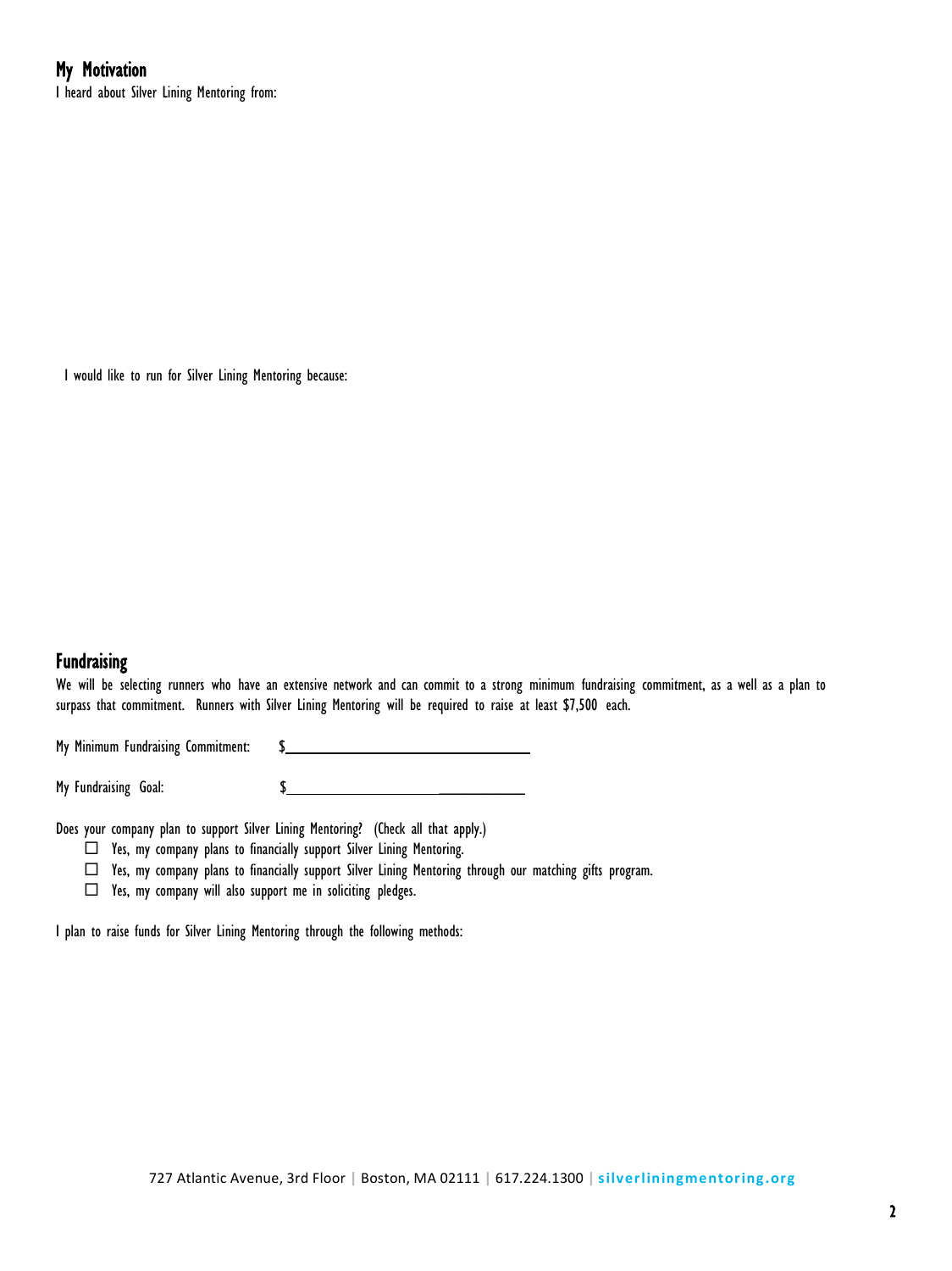#### **Running**

My Running Level:  $\Box$  Beginner  $\Box$  Intermediate  $\Box$  Advanced Current Weekly Mileage: \_ Typical Training Pace (Min/Mile): Number of Previous Boston Marathons: Number of Previous Marathons (Anywhere): \_\_\_\_\_\_\_\_\_\_\_\_\_\_\_\_\_\_\_\_\_

Do you plan to use the support of the Marathon Coalition? (The Marathon Coalition is a group of runners from nonprofit organizations that benefit from expert, professional coaching, the benefit of training on the Marathon course, fundraising support, and camaraderie. The group hosts weekly meetings on Zoom.)

 $\Box$  Yes  $\Box$  No

#### Additional Information

I actively use these social networking sites:

 $\Box$  Facebook  $\Box$  LinkedIn  $\Box$  Instagram  $\Box$  Twitter

I have a blog:  $\Box$  Yes  $\Box$  No

You have my authorization to use my photos and this information for media and promotions on the Silver Lining Mentoring website and social networking sites.  $\Box$  Yes  $\Box$  No

My hobbies, interests, community and volunteer activities are: